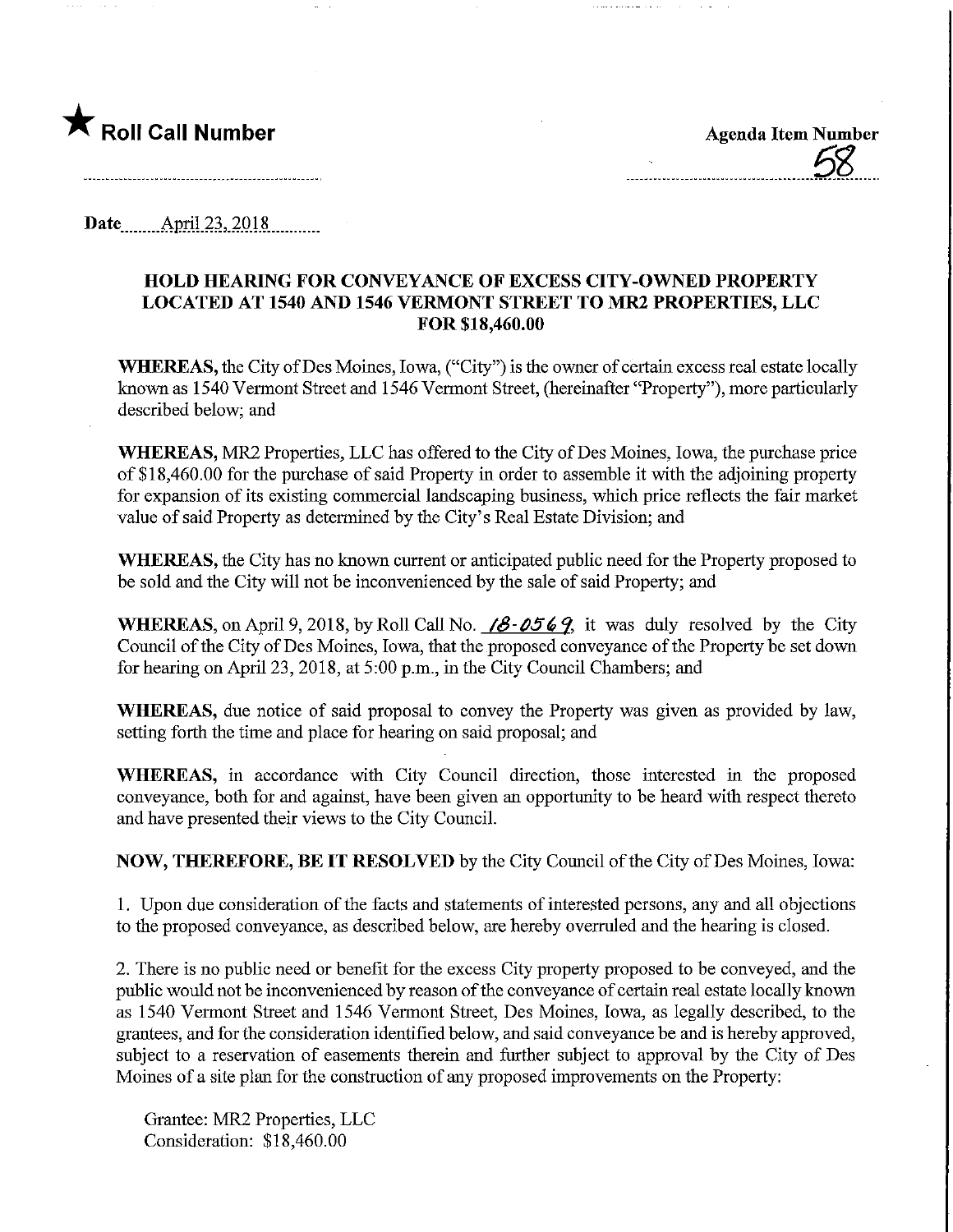## $\bigstar$  Roll Call Number  $\bigstar$  Agenda Item Number

 $58<sub>h</sub>$ 

Date April 23, 2018

#### Legal Description:

LOT 3 AND LOT 4, BLOCK 4, CENTRAL PLACE, AN OFFICIAL PLAT, ALL NOW INCLUDED IN AND FORMING A PART OF THE CITY OF DES MOINES, POLK COUNTY, IOWA; AND CONTAINING APPROXIMATELY 13,000 SQUARE FEET.

3. The Mayor is authorized and directed to sign the Offer to Purchase and Quit Claim Deed for the conveyance as identified above, and the City Clerk is authorized and directed to attest to the Mayor's signature.

4. Upon proof of payment of the consideration plus \$113.00 for publication and recording costs, the City Clerk is authorized and directed to forward the original of the Quit Claim Deed, together with a certified copy of this resolution and of the affidavit of publication of the notice of this hearing, to the Real Estate Division of the Engineering Department for the purpose of causing said documents to be recorded.

5. The Real Estate Division Manager is authorized and directed to forward the original of the Quit Claim Deed, together with a certified copy of this resolution and of the affidavit of publication of the notice of this hearing, to the Polk County Recorder's Office for the purpose of causing the documents to be recorded.

6. Upon receipt of the recorded documents back from the Polk County Recorder, the Real Estate Division Manager shall mail the original of the Quit Claim Deed and copies of the other documents to the grantee.

4. Proceeds from this sale will be deposited into the Economic Development Enterprise Fund, CM025033.